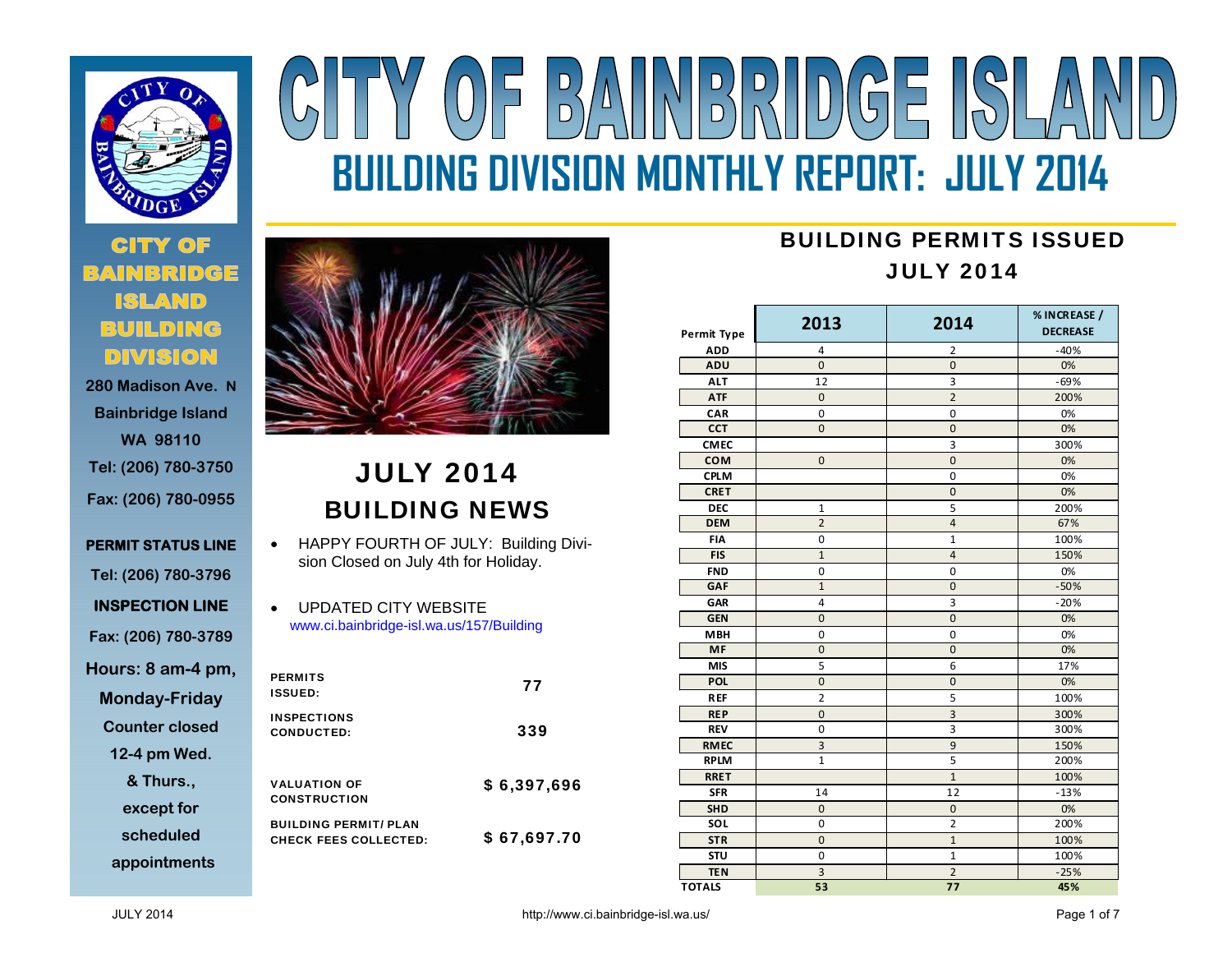| <b>Permit Type</b>                             | <b>Permit Number</b> | <b>Applicant</b>                                   | <b>Project Description</b>                                                                                                                                                                                                                                 | <b>Project Address</b>           | Date Issued | <b>Valuation</b> |
|------------------------------------------------|----------------------|----------------------------------------------------|------------------------------------------------------------------------------------------------------------------------------------------------------------------------------------------------------------------------------------------------------------|----------------------------------|-------------|------------------|
| Addition                                       | <b>BLD20004</b>      | <b>SLATER H BRUCE &amp; SUSAN R</b>                | Adding 484 sq. ft. for new Studio above existing<br>attached Garage. See BLD20005 for new<br>DETACHED Garage.                                                                                                                                              | 11390 Pinyon Ave<br><b>NESFR</b> | 07/07/2014  | \$109.769.24     |
| Addition                                       | BLD18444ADD          | <b>REAM, LAWRENCE R</b>                            | Addition to existing SFR: First floor 159 sq. ft., 2nd<br>floor 1,124 sq. ft., Basement 155 sq. ft., decks 525<br>sq. ft., and covered decks 381 sq.ft. New detatched<br>garage 969 sq. ft., carport 291 sq. ft., with living<br>space above 1,002 sq. ft. | 12043 Arrow point<br>loop        | 07/25/2014  | \$327,000.00     |
| <b>Addition Total: 2</b>                       |                      |                                                    |                                                                                                                                                                                                                                                            |                                  |             | \$436,769.24     |
| Alteration                                     | BLD20210             | KLIMEK BERNARD G & VIRGINIA<br>м                   | Replace foundation under SFR and build new 508 sq.<br>ft. deck to replace old rotted one.                                                                                                                                                                  | 10858 Falk Rd NE                 | 07/10/2014  | \$21,837.00      |
| Alteration                                     | BLD20103             | LAVIGNE MARK R & KERRY J                           | Converting attic space to habitable space.<br>Reconfigure 906 sq. ft. of space.                                                                                                                                                                            | 11246 Fieldstone Ln<br>NE.       | 07/25/2014  | \$80,008.86      |
| Alteration                                     | BLD20107             | Bishop, Cynthia                                    | Replace 7 Windows throughout house.                                                                                                                                                                                                                        | 1304 KINGS PL NW 07/30/2014      |             | \$5,783.89       |
| <b>Alteration Total: 3</b>                     |                      |                                                    |                                                                                                                                                                                                                                                            |                                  |             | \$107,629.75     |
| After The Fact                                 | <b>BLD20064</b>      | RENTON LODGE NO 29 F & A M                         | Installing a new 250 Gallon LP Tank for new<br>equipment associated with BLD19187TEN.                                                                                                                                                                      | 1299 GROW AVE<br><b>NW</b>       | 07/01/2014  |                  |
| After The Fact                                 | BLD20221             | DAHLGREN, WENDY & JEFFREY                          | Master bedroom remodel to add bath (existing<br>footprint)                                                                                                                                                                                                 | 16290 AGATE<br>POINT RD NE       | 07/07/2014  | \$6,000.00       |
| After The Fact Total: 2                        |                      |                                                    |                                                                                                                                                                                                                                                            |                                  |             | \$6,000.00       |
| <b>Commercial Mechanical</b>                   | BLD20202             | <b>BAINBRIDGE ISLAND HS ADMIN</b><br>& ORDWAY ELEM | Replacement of 5 VAV boxes in administration area                                                                                                                                                                                                          | 8555 Madison Ave N 07/01/2014    |             | \$27,000.00      |
| <b>Commercial Mechanical</b>                   | BLD20222             | <b>BAINBRIDGE PUBLIC LIBRARY</b>                   | Installation of 2 Mitsubishi Heatpump Systems. 1<br>Ducted and 1 Ductless.                                                                                                                                                                                 | 1128 MADISON<br>AVE N            | 07/07/2014  |                  |
| <b>Commercial Mechanical</b>                   | BLD20230             | <b>WYATT HOUSE RETIREMENT</b><br><b>CENTER</b>     | Replacing existing heat pump and air handler.                                                                                                                                                                                                              | 186 WYATT WAY<br><b>NW</b>       | 07/09/2014  | \$9,753.00       |
| <b>Commercial</b><br><b>MechanicalTotal: 3</b> |                      |                                                    |                                                                                                                                                                                                                                                            |                                  |             | \$36,753.00      |
| Deck                                           | BLD20193             | <b>BROCK JOHN &amp; LISA</b>                       | Adding approx 325 sq. ft. to Existing Deck.                                                                                                                                                                                                                | 2210 DOUGLAS DR<br><b>NE</b>     | 07/16/2014  | \$6,873.75       |
| Deck                                           | <b>BLD20262</b>      | <b>MEAD MALCOLM G &amp; KATHLEEN</b><br>B          | Replace 152 sq. ft. deck                                                                                                                                                                                                                                   | <b>1108 NE WING</b><br>POINT WAY | 07/25/2014  | \$3,214.80       |
| Deck                                           | BLD20265             | LARUSSA MARY KAYE                                  | Installing new railing and stairs                                                                                                                                                                                                                          | 4757 Tangleberry Ln<br><b>NE</b> | 07/25/2014  | \$4,399.00       |
| Deck                                           | BLD20162             | PRELUTSKY JACK & CAROLYNN<br><b>KIM</b>            | Replacing existing deck with a new 2-story 505 sq. ft.<br>one.                                                                                                                                                                                             | 8199 NE Mabrey Ln 07/25/2014     |             | \$10,680.75      |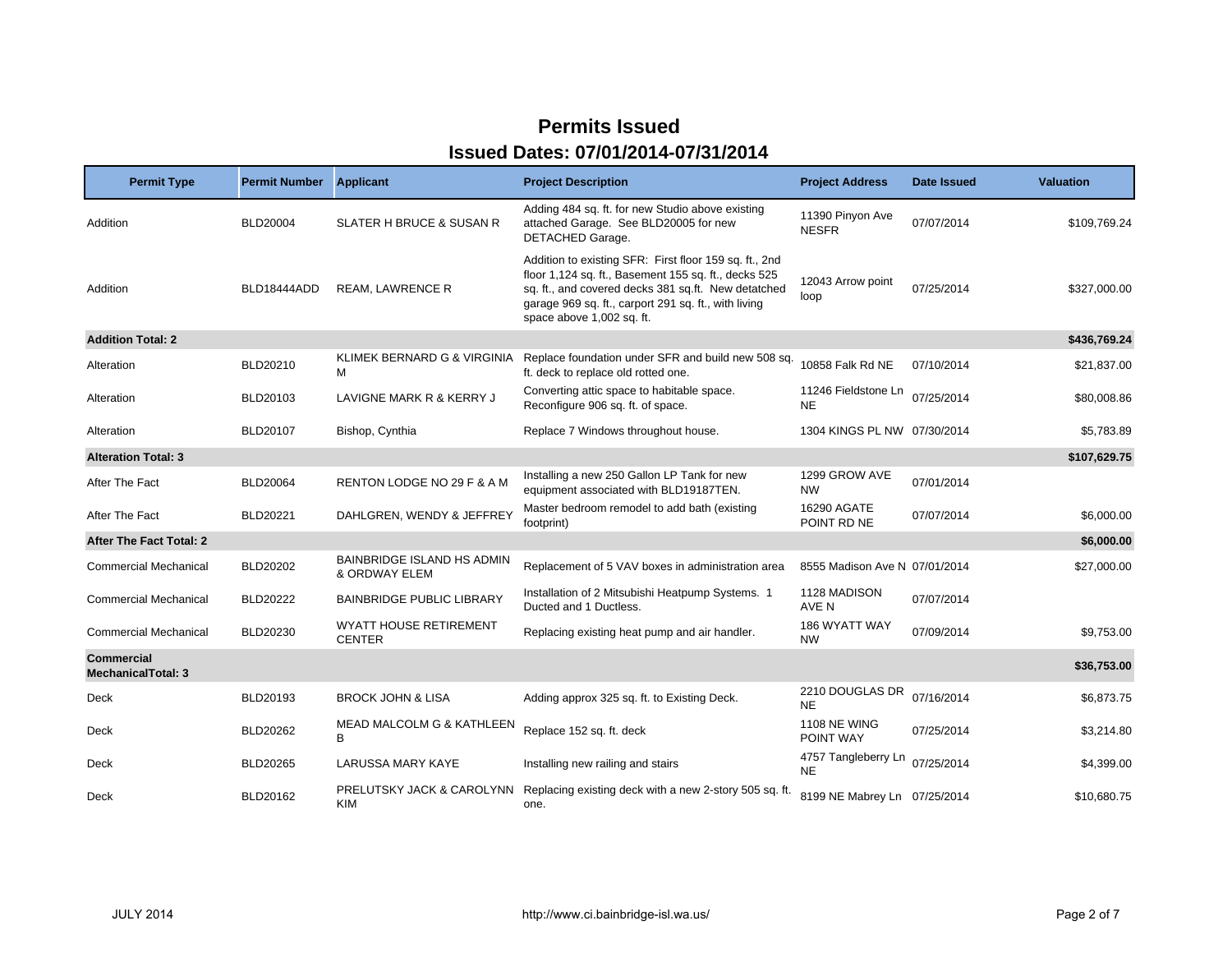| <b>Permit Type</b>                       | <b>Permit Number</b> | <b>Applicant</b>                         | <b>Project Description</b>                                                                                                                               | <b>Project Address</b>           | <b>Date Issued</b> | <b>Valuation</b> |
|------------------------------------------|----------------------|------------------------------------------|----------------------------------------------------------------------------------------------------------------------------------------------------------|----------------------------------|--------------------|------------------|
| <b>Deck</b>                              | BLD20138             | <b>LANDWEER JAMES R</b>                  | Building a new 440 sq. ft. deck                                                                                                                          | 6720 WING POINT<br>RD NE         | 07/29/2014         | \$9,306.00       |
| Deck Total: 5                            |                      |                                          |                                                                                                                                                          |                                  |                    | \$34,474.30      |
| Demolition                               | BLD20214             | CITY OF BAINBRIDGE ISLAND                | Deconstruct in place/Demo in place exsiting 1969<br>Mobile Home.                                                                                         | 219 MADRONA<br>WAY NE - Lot 5    | 07/02/2014         |                  |
| Demolition                               | <b>BLD20050</b>      | HANSCHE MARGARET Y                       | Demo a 2,354 sq. ft. SFR built in 1875!                                                                                                                  | 13921 Silven Ave<br><b>NE</b>    | 07/10/2014         |                  |
| Demolition                               | <b>BLD20245</b>      | <b>GOLLER GRADE &amp; GRAVEL</b>         | Demo existing 2,464 sq. ft. SFR built in 1973                                                                                                            | 10460 NE Yaquina<br>Ave          | 07/15/2014         |                  |
| Demolition                               | BLD20186             | POKKAN JANAKI                            | Demolition of structure built in 1905.                                                                                                                   | 9891 Mandus Olson<br>Rd NE       | 07/30/2014         |                  |
| <b>Demolition Total: 4</b>               |                      |                                          |                                                                                                                                                          |                                  |                    | \$0.00           |
| Fire Alarm System                        | BLD20131             |                                          | TOWN & COUNTRY MARKET INC Installing/Updating Fire Alarm System.                                                                                         | 343 Winslow Way E. 07/18/2014    |                    | \$30,000.00      |
| Fire Alarm System Total: 1               |                      |                                          |                                                                                                                                                          |                                  |                    | \$30,000.00      |
| Fire Sprinkler System                    | <b>BLD20201</b>      | RENTON LODGE NO 29 F & A M               | Fire Suppersion system for Kitchen Hood                                                                                                                  | 1299 GROW AVE<br><b>NW</b>       | 07/14/2014         | \$3,116.00       |
| Fire Sprinkler System                    | <b>BLD20094</b>      | SOLOMON MICAH & VANDY                    | New Residential Fire Sprinkler System for SFR &<br>Garage.                                                                                               | 11416 Logg Rd NE                 | 07/15/2014         | \$18,000.00      |
| Fire Sprinkler System                    | BLD20229             | WINSLOW WHARF MARINA<br><b>WWMCOA</b>    | Standpipe system installed throughout marina docks.                                                                                                      | 133 Parfitt Way SW               | 07/23/2014         | \$35,000.00      |
| Fire Sprinkler System                    | BLD20223             | JONES PAUL D & BECKY ANN<br><b>BURKE</b> | Installing a new Fire Sprinkler System for New SFR                                                                                                       | 11376 Arrow Point<br>Dr. NE      | 07/29/2014         | \$7,000.00       |
| <b>Fire Sprinkler System</b><br>Total: 4 |                      |                                          |                                                                                                                                                          |                                  |                    | \$63,116.00      |
| Garage                                   | <b>BLD20005</b>      | <b>SLATER H BRUCE &amp; SUSAN R</b>      | Building a 576 sq. ft. Detached Garage. See<br>BLD20004 for Addition permit.                                                                             | 11390 Pinyon Ave<br><b>NESFR</b> | 07/07/2014         | \$109.769.24     |
| Garage                                   | <b>BLD20020GAR</b>   | FINE LIVING HOMES LLC                    | Building a 624 sq. ft. DETACHED Garage for a new<br>SFR (BLD20020SFR)                                                                                    | 1510 Summerfield<br>Ln NE        | 07/16/2014         |                  |
| Garage                                   | BLD20124             | JONES PAUL D & BECKY ANN<br><b>BURKE</b> | Building a new Detached 812 Garage with 581 sq. ft.<br>of Un-Heated storage above.                                                                       | 11376 Arrow Point<br>Dr. NE      | 07/29/2014         | \$83,440.70      |
| <b>Garage Total: 3</b>                   |                      |                                          |                                                                                                                                                          |                                  |                    | \$193,209.94     |
| Miscellaneous                            | <b>BLD18838MIS</b>   | MURPHY, CARLENE                          | Remove existing pier, ramp and float and replacing<br>with new 4 x 60.5 pier, 3 x 42 ramp, a 10 x50 float,<br>and a 8.5 x 50 float, and a new boat lift. | 8068 Hidden Cove<br>Road         | 07/01/2014         | \$105,000.00     |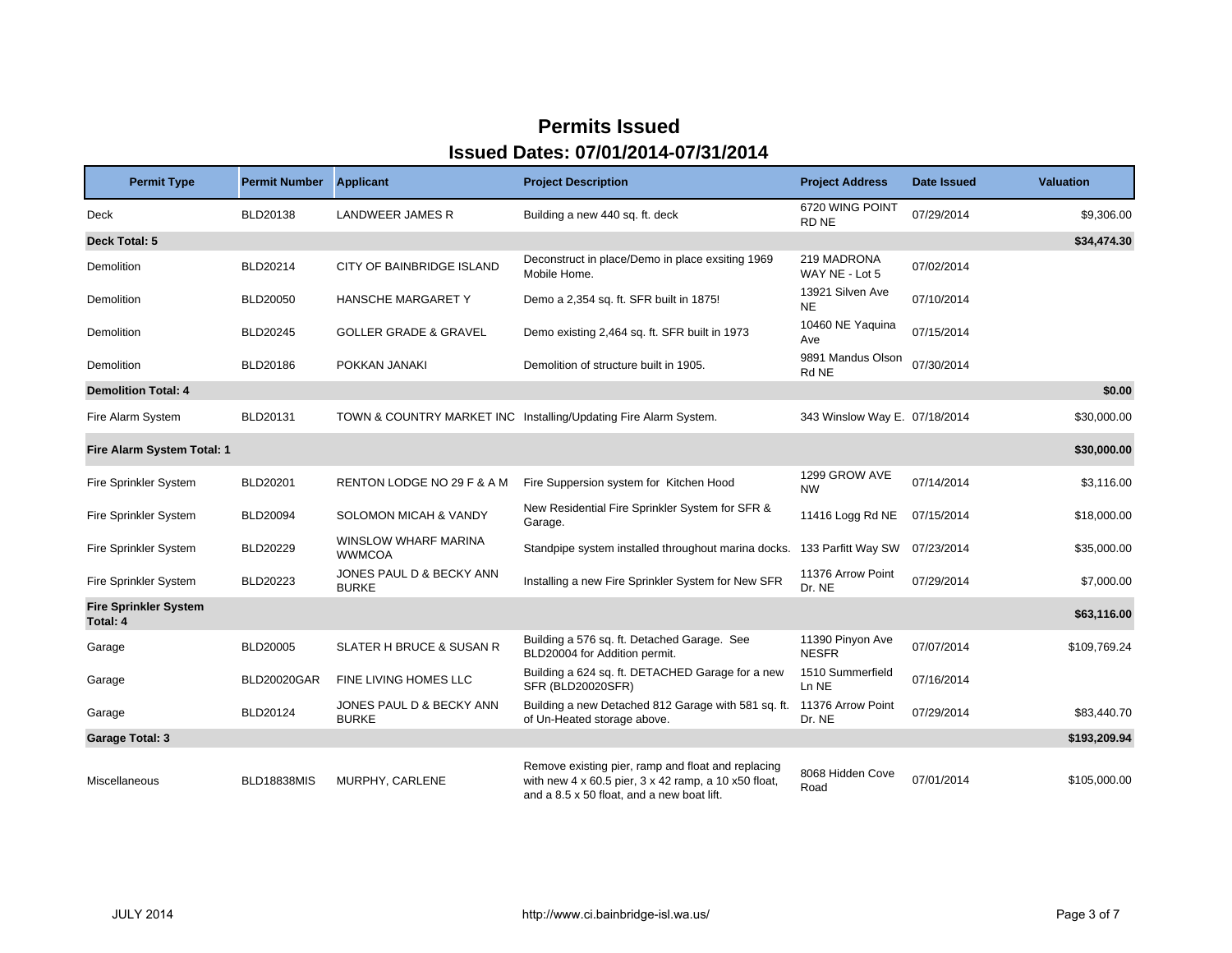| <b>Permit Type</b>                         | <b>Permit Number</b> | <b>Applicant</b>                                              | <b>Project Description</b>                                                                                                                                   | <b>Project Address</b>          | Date Issued | <b>Valuation</b> |
|--------------------------------------------|----------------------|---------------------------------------------------------------|--------------------------------------------------------------------------------------------------------------------------------------------------------------|---------------------------------|-------------|------------------|
| Miscellaneous                              | BLD20092             | <b>MARY &amp; VICTOR ODERMAT</b>                              | Pier extension of 118' additional feet                                                                                                                       | 13675 Manzanita Rd<br><b>NE</b> | 07/03/2014  | \$98,400.00      |
| Miscellaneous                              | BLD19333MIS          | DEBORAH & MAHDI AL-BASSAM                                     | 475 sqft boat house. Please also see PRJ19169MIS                                                                                                             | 17206 Kinnear Road 07/03/2014   |             | \$20,000.00      |
| <b>Miscellaneous</b>                       | BLD20231             | JIRSA JEFFREY R & KELLY A                                     | Adding stairs to deck on side of house.                                                                                                                      | 9976 NE<br><b>LAFAYETTE AVE</b> | 07/14/2014  | \$800.00         |
| Miscellaneous                              | <b>BLD20227</b>      | <b>VESTMAN TORD H</b>                                         | Rolling Bay MIS. Installing a Temp. approx. 1,800 sq.<br>ft. tent for BI Historic Society event July 25th<br>weekend 2014.                                   | 10255 NE Valley Rd 07/21/2014   |             |                  |
| Miscellaneous                              | BLD20159             | PNW ISLAND VILLAGE LLC                                        | Building 4 Trillis's approx 9 feet tall.                                                                                                                     | 323 NE HIGH<br><b>SCHOOL RD</b> | 07/23/2014  | \$4,000.00       |
| <b>Miscellaneous Total: 6</b>              |                      |                                                               |                                                                                                                                                              |                                 |             | \$228,200.00     |
| Re-Roof                                    | BLD20194             | SMITH RICHARD D &                                             | Reroof of approx. 36 squares. Reroof of house and<br>garage. Removeal of cedar shakes which are at end<br>of useful life and install new laminated shingles. | 11354 Kallgren Rd<br><b>NE</b>  | 07/01/2014  | \$3,960.00       |
| Re-Roof                                    | <b>BLD20228</b>      | <b>COLVIN ROBERT</b>                                          | Reroof of approx. 21 squares.                                                                                                                                | 5359 Ruby PI NE                 | 07/08/2014  | \$2,310.00       |
| Re-Roof                                    | BLD20242             | NAZARETH J L & REEDER A S                                     | reroof 36 squares                                                                                                                                            | 527 Azalea Ave NE               | 07/14/2014  | \$3,960.00       |
| Re-Roof                                    | BLD20246             | <b>FISH RICHARD ALLAN &amp;</b><br><b>SHARON MAUREE TRUST</b> | Reroof Approx. 43 squares for SFR.                                                                                                                           | 6545 NE Sundance<br>Ln          | 07/16/2014  | \$4,730.00       |
| Re-Roof                                    | BLD20249             | <b>ISLAND SCHOOL INC</b>                                      | Reroof of approx. 70 squares.                                                                                                                                | 8553 NE DAY RD E 07/17/2014     |             | \$7,700.00       |
| <b>Re-Roof Total: 5</b>                    |                      |                                                               |                                                                                                                                                              |                                 |             | \$22,660.00      |
| Repair                                     | BLD20133             | MCKENZIE HOLDINGS LLC                                         | Remove existing deck walls, siding and trim. Replace<br>deck sheathing and framing as needed. Apply new<br>deck waterproofing systems. Rebuild to exisitng.  | 701-713, 731<br>Madison Ave N.  | 07/07/2014  |                  |
| Repair                                     | <b>BLD20207</b>      | <b>RETIREMENT VENTURES LLC</b>                                | Replace trim rot as found - repair wall sheathing &<br>framing as needed. Replace 4X4 deck posts with<br>4X6 post as need on multiple units.                 | 1848 - 1872 Sakai<br>Village Lp | 07/07/2014  | \$1,000.00       |
| Repair                                     | <b>BLD20224</b>      | <b>WADE ABIGAIL RITTER</b>                                    | Kitchen repair/remodel. Replace or repair as needed,<br>5/8" drywall, 1/2" CDX plywood, insulation, 2 X 4<br>Framing and exterior cedar siding.              | 370 Grow Ave, B-10 07/08/2014   |             | \$350.00         |
| <b>Repair Total: 3</b>                     |                      |                                                               |                                                                                                                                                              |                                 |             | \$1,350.00       |
| Revision to an Issued Permit BLD18839REV-1 |                      | <b>BAINBRIDGE COMMUNITY</b><br><b>DEVELOPMENT</b>             | Change from Duplex to SFR - Tallis Unit.                                                                                                                     | 464 SEED PATH<br><b>NW</b>      | 07/21/2014  | \$175,585.79     |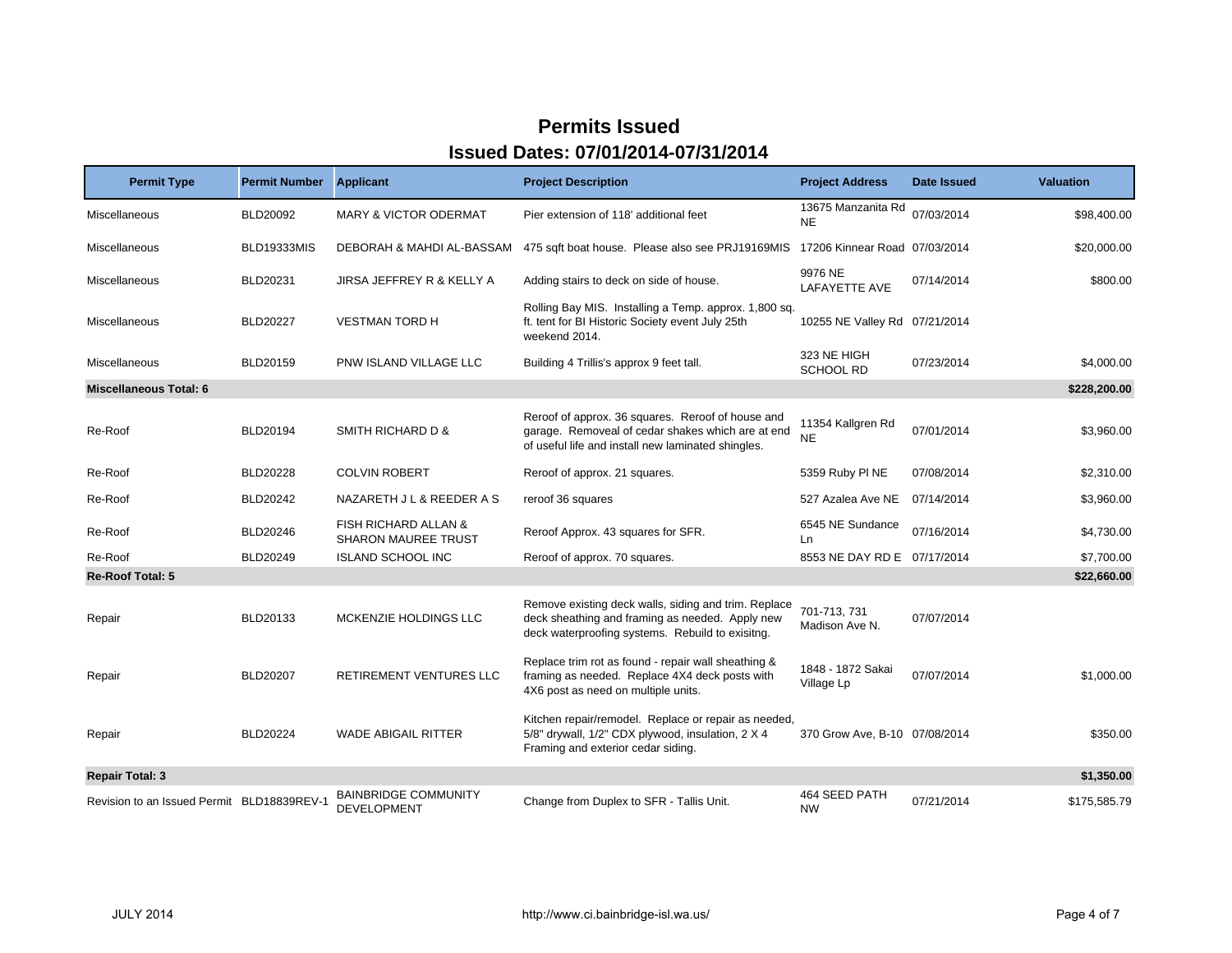| <b>Permit Type</b>                        | <b>Permit Number</b>             | <b>Applicant</b>                                                     | <b>Project Description</b>                                                                                                                    | <b>Project Address</b>               | Date Issued | <b>Valuation</b> |
|-------------------------------------------|----------------------------------|----------------------------------------------------------------------|-----------------------------------------------------------------------------------------------------------------------------------------------|--------------------------------------|-------------|------------------|
| Revision to an Issued Permit              | BLD18758ADD-<br>REV <sub>1</sub> | <b>ROBERT MACK</b>                                                   | REVISION 876 sq. ft. addition with 270 sq.ft. of patio                                                                                        | <b>11752 ARROW</b><br>POINT DR NE    | 07/29/2014  | \$136,226.76     |
|                                           |                                  | Revision to an Issued Permit BLD18766-REV1 NIELSEN DAVID W & EDITH A | Replace Log Beams, Posts & Roof Purlings with<br>dimension lumber. Replace log siding with bevel<br>cedar siding. Revised sheets A2, A3 & S3. | 14683 SIVERTSON<br>RD NE             | 07/29/2014  |                  |
| <b>Revision Total: 3</b>                  |                                  |                                                                      |                                                                                                                                               |                                      |             | \$311,812.55     |
| <b>Residential Mechanical</b>             | BLD20211                         | LEITER ELLIOT & RENEE A<br><b>TRUSTEES</b>                           | Replace existing LP Boiler.                                                                                                                   | 10454 Arrow Point<br>Dr NE           | 07/01/2014  |                  |
| <b>Residential Mechanical</b>             | BLD20212                         | MIDDLETON BRADLEY G & LISA<br>G                                      | New gas piping to fire pit.                                                                                                                   | 14215 SILVEN AVE<br><b>NE</b>        | 07/01/2014  |                  |
| <b>Residential Mechanical</b>             | <b>BLD20220</b>                  | MAGANA BRIAN R & JANET                                               | Installing new Cook Stove and Range Hood with<br>ducts.                                                                                       | 15281 Harvey Rd NE 07/07/2014        |             |                  |
| <b>Residential Mechanical</b>             | BLD20226                         | <b>MAGUSIN FRANK E &amp; BARBARA</b><br>В                            | Install of new 120 gal propane tank fo new dual fuel<br>range                                                                                 | 9100 Fox Cove Ln.                    | 07/07/2014  |                  |
| <b>Residential Mechanical</b>             | BLD20236                         | <b>CURLEY RUTH M</b>                                                 | install 18,000 BTU Heat Pump                                                                                                                  | 367 Cave Ave NE                      | 07/11/2014  |                  |
| Residential Mechanical                    | BLD20240                         | LIERLE ROSEANN M & DEAN M                                            | Replacing existing furnace with heat pump.                                                                                                    | 440 Cosgrove St<br><b>NW</b>         | 07/14/2014  |                  |
| <b>Residential Mechanical</b>             | <b>BLD20244</b>                  | NIKOMBORIRAK JAKDEJ &                                                | Installing new Gas Water Heater.                                                                                                              | 9638 NE Lafayette<br>Ave             | 07/15/2014  |                  |
| <b>Residential Mechanical</b>             | BLD20263                         | MACLEAN LYNN B & RHONDA E<br><b>TRUSTEES</b>                         | Underground propane tank with gas piping                                                                                                      | 10628 NE MANITOU<br><b>PARK BLVD</b> | 07/25/2014  |                  |
| <b>Residential Mechanical</b>             | <b>BLD20271</b>                  | ELLIOTT PATRICK & KELLIE S                                           | Installation of new Ip tank                                                                                                                   | 11601 JUST A<br>MEER LN NE           | 07/29/2014  |                  |
| <b>Residential Mechanical</b><br>Total: 9 |                                  |                                                                      |                                                                                                                                               |                                      |             | \$0.00           |
| <b>Residential Plumbing</b>               | BLD20216                         | LACKO REBECCA JANE<br><b>TRUSTEE</b>                                 | Upgrading plumbing in Kitchen and Masterbath.                                                                                                 | 13074 Manzanita Rd<br><b>NE</b>      | 07/03/2014  |                  |
| <b>Residential Plumbing</b>               | BLD20219                         | MAGANA BRIAN R & JANET                                               | Kitchen Remodel, replace existing sink                                                                                                        | 15281 Harvey Rd NE 07/07/2014        |             |                  |
| <b>Residential Plumbing</b>               | BLD20243                         | KANEV KENNETH E & MOLLY P                                            | re-routing septic to other side of building. Minor<br>plumbing rough-in.                                                                      | 11708 Two Creeks<br>Rd NE            | 07/14/2014  |                  |
| <b>Residential Plumbing</b>               | BLD20257                         | WILLIAMS ROGER A & BARBARA<br><b>T TRUSTEE</b>                       | Installing a new Elect. Hot Water Heater.                                                                                                     | 9055 Nisqually Way<br><b>NE</b>      | 07/24/2014  |                  |
| <b>Residential Plumbing</b>               | BLD20269                         | LIERLE ROSEANN M & DEAN M                                            | Installation of heat pump hot water tank                                                                                                      | 440 Cosgrove St<br><b>NW</b>         | 07/29/2014  |                  |
| <b>Residential Plumbing Total:</b><br>5   |                                  |                                                                      |                                                                                                                                               |                                      |             | \$0.00           |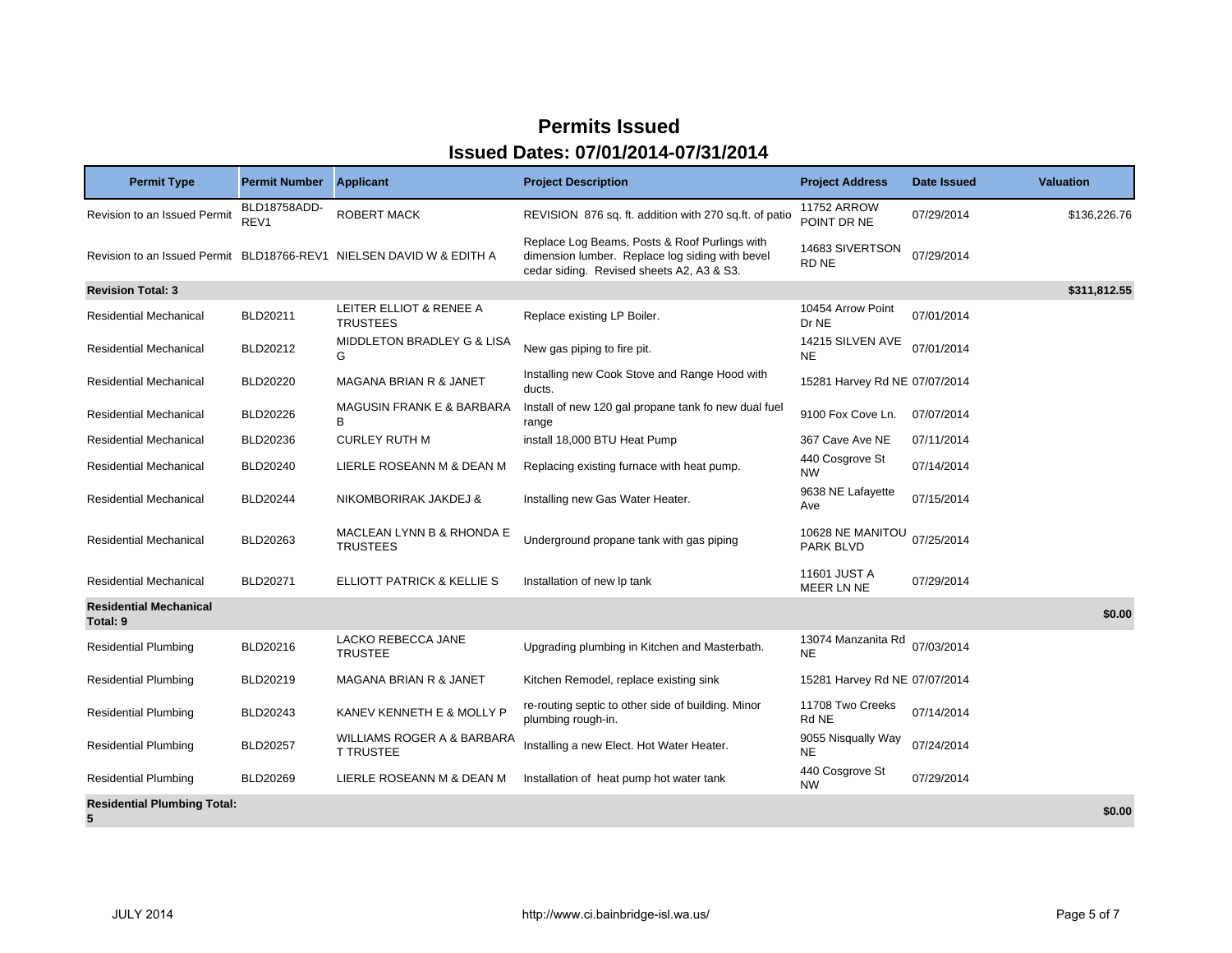| <b>Permit Type</b>                            | <b>Permit Number</b> | <b>Applicant</b>                                 | <b>Project Description</b>                                                                                                                                                                                                        | <b>Project Address</b>                          | Date Issued | <b>Valuation</b> |
|-----------------------------------------------|----------------------|--------------------------------------------------|-----------------------------------------------------------------------------------------------------------------------------------------------------------------------------------------------------------------------------------|-------------------------------------------------|-------------|------------------|
| <b>Residential Retaining Wall</b>             | BLD19268RRET         | SHELDON HALL & ABRA<br><b>BENNETT</b>            | Replace existing wood retaining wall with NEW 50'<br>Concret Retaining wall approx. 6' high.                                                                                                                                      | 3250 Point White<br>Drive                       | 07/16/2014  | \$35,000.00      |
| <b>Residential Retaining Wall</b><br>Total: 1 |                      |                                                  |                                                                                                                                                                                                                                   |                                                 |             | \$35,000.00      |
| Single Family Residence                       | <b>BLD20052</b>      |                                                  | New SFR with attached garage- 1,996.5 sq. ft. 1st<br>LINDSLEY THOMAS R & JUDITH L Floor, 668 sq. ft. 2nd foor, 958.5 sq. ft. attached<br>garage, and 313 sq. ft. of deck                                                          | 7611 NE Bay Hill Rd 07/03/2014                  |             | \$478,390.49     |
| Single Family Residence                       | <b>BLD20020</b>      | <b>SERI YECKEL</b>                               | Building a new SFR with 1,625 sq. ft. 1st floor, 1,265<br>sq. ft. 2nd floor, 413 sq. ft. of deck and a 624 sq. ft.<br>DETACHED Garage (BLD20020GAR).                                                                              | 1510 Summerfield<br>Ln NE                       | 07/07/2014  | \$495,536.45     |
| <b>Single Family Residence</b>                | <b>BLD19357SFR</b>   | Davies, Drew                                     | New 2662 sq ft sfr w ne 493 sq ft gar and 78 sq ft<br>deck                                                                                                                                                                        | 11732 Olympic<br><b>Terrace Ave</b>             | 07/07/2014  | \$316,000.00     |
| Single Family Residence                       | BLD20122             | FLOHR BROOKS CAROLINE ANN<br><b>LIVING TRUST</b> | Building a new SFR with 1,642 sq. ft. 1st floor, a<br>1,161 sq. ft. second floor and a 780 sq. ft. Attached<br>Garage.                                                                                                            | 4926 MCDONALD<br>AVE NE                         | 07/07/2014  | \$482,616.53     |
| Single Family Residence                       | <b>BLD19354SFR</b>   | ORR, SHANNON & MCALLESTER,<br><b>MELANIE</b>     | Construction of 2528 sq ft sfr.                                                                                                                                                                                                   | 3043 Pleasant<br><b>Beach Drive</b>             | 07/14/2014  | \$322,000.00     |
| Single Family Residence                       | BLD19372SFR          | <b>LEGACY UNKNOWN</b>                            | ERICKSEN URBAN COTTAGES LOT 4. Building a<br>new SFR with 555 sq. ft. 1st floor, 795 sq. ft. 2nd<br>floor, 350 sq. ft. 1/2 story Attic, 260 sq. ft.<br>ATTACHED garage and a 58 sq. ft. front porch.                              | 677 Wintersweet Rd<br>NELot 04                  | 07/14/2014  | \$201,000.00     |
| Single Family Residence                       | BLD20045             | <b>FERGUSON &amp; COLE</b>                       | New 2 story sfr 2316 habitable, 476 detach garage.                                                                                                                                                                                | 1628 Devenny Ave<br>NE                          | 07/22/2014  | \$394,828.21     |
| <b>Single Family Residence</b>                | <b>BLD19005SFR</b>   | MEINS, WW                                        | FREESTONE INC SFR. Building a NEW SFR with a<br>basement of 1,320 sq. ft., a 1st floor of 1,360 sq. ft., a 10834 NE Manitou<br>2nd floor of 1,671 sq. ft., a ATTACHED garage of 715 Park Blvd<br>sq. ft. and decks of 717 sq. ft. |                                                 | 07/25/2014  | \$521,000.00     |
| <b>Single Family Residence</b>                | BLD20030             | VANWINKLE THAD A & RENEE L                       | New 2 story SFR with attached garage                                                                                                                                                                                              | 15198<br>WASHINGTON AVE 07/25/2014<br><b>NE</b> |             | \$390,130.22     |
| Single Family Residence                       | BLD20115             | THOMPSON GALE E                                  | Building a new 786 sq. ft. SFR with a 315 sq. ft.<br>patio/terrace.                                                                                                                                                               | 15345 Grotle Rd NE 07/25/2014                   |             | \$128,893.11     |
| Single Family Residence                       | BLD20123             | JONES PAUL D & BECKY ANN<br><b>BURKE</b>         | Building a new 3 story SFR with 1,345 sq. ft. 1st floor,<br>a 937 sq. ft. 2nd floor and a 149 sq. ft. basement.<br>Also 370 sq. ft. of decks.                                                                                     | 11376 Arrow Point<br>Dr. NE                     | 07/29/2014  | \$385,870.31     |
| Single Family Residence                       | <b>BLD20148</b>      | <b>CUYKENDALL STANLEY D &amp;</b>                | Building a 3 story SFR with 291 sq. ft. Basement, 935<br>sq. ft. top floor and a 1,199 sq. ft. Middel floor. 324<br>sq. ft. of decks.                                                                                             | 10246 NE<br>LAFAYETTE AVE                       | 07/29/2014  | \$384,897.41     |